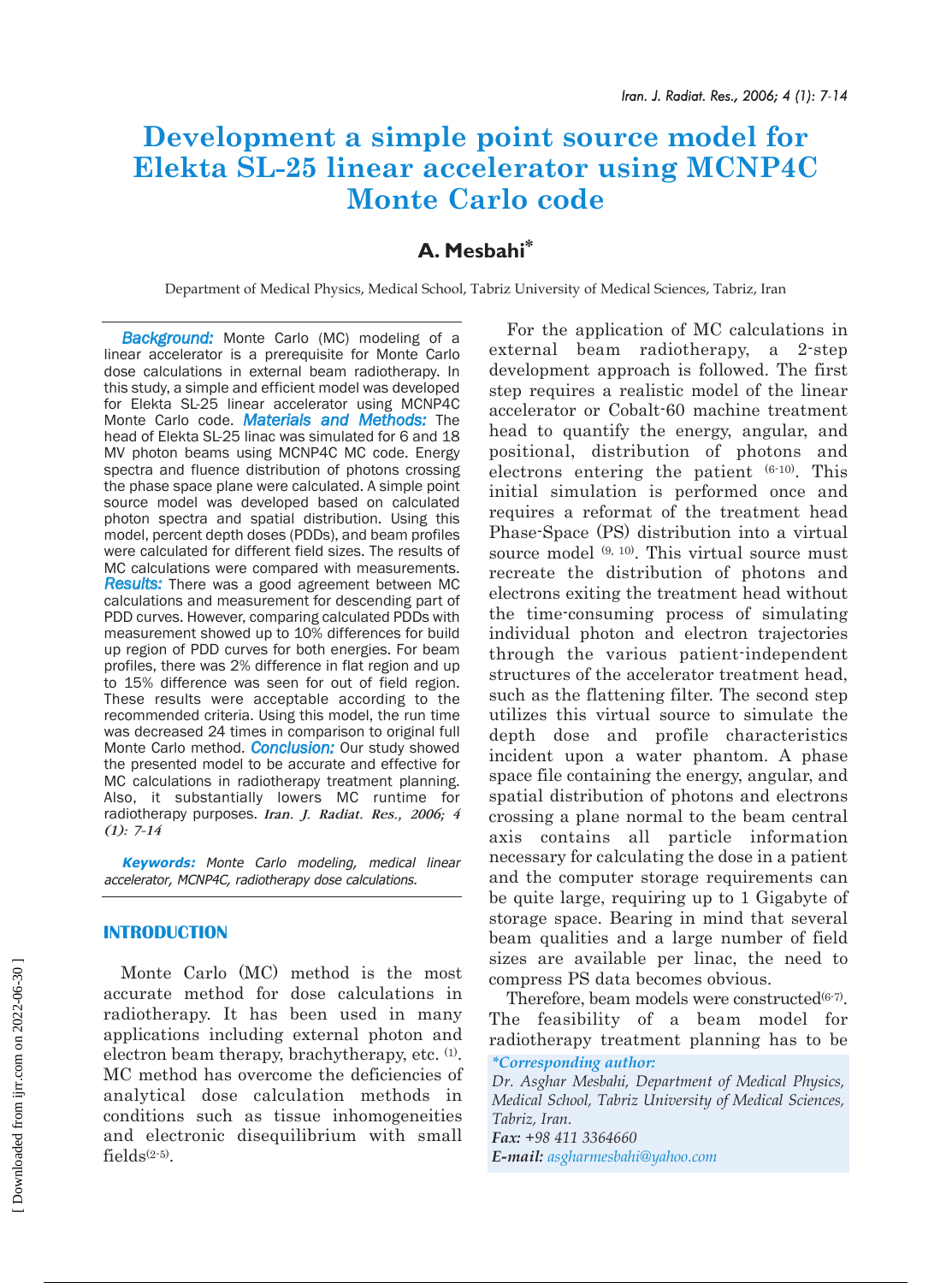# *A. Mesbahi*

demonstrated by calculating dose distributions and comparing them to measurements. Simple beam models are used as an effective and fast way to calculating dose distributions in irradiated medium (2, 6). In a research by Fix et al. four simple models were developed using GEANT MC codes and their accuracy were evaluated against measurements. Their study showed that the simple model consisted of radially dependent energy spectra together with the spatial photon fluence distribution had reasonable accuracy for MC calculations (6). In current work, the treatment head of Elekta SL-25 linac was simulated. The photon spectra for 6 and 18 MV photon beams were calculated using MCNP4C MC code. Also, a simple source model based on work of Fix et al. was developed in order to decrease the time of MC calculations in radiation therapy. The dosimetric characteristics of modeled linac was analyzed and compared to measurements.

## **MATERIALS AND METHODS**

#### *Monte Carlo modeling of Elekta SL 25 linac*

The MCNP4C MC code is currently used to create and evaluate the phase space distributions from linear accelerator simulations  $(1-5)$ . This code allows the development of detailed 3D models of a linear accelerator treatment head (11).

In this study, we simulated the head of Elekta SL-25 (Elekta oncology systems, Stockholm, Sweden) completely based on manufacturer's detailed information. The components of a linear accelerator for 6 and 18 MV photon beams are shown in figure 1. The wedge was not included in our simulations. Also, previous studies have shown that the monitor ionization chamber has not significant impact on photon beam characteristics<sup> $(7, 9)$ </sup>. In study of Fix et al. (2001), the relative number of particles in photon beam from beryllium window and monitor ionization chamber has been about 1% for all field sizes. So, it was not simulated in our study. The model constructed to simulate the Elekta SL-25 linear accelerator head incorporated the major



Figure 1. The schematic representation of Elekta 25 SL Linac head geometry used for simulation of (A) 6 MV and (B) 18 MV photon beams. In our simulation, the ionization chamber and the wedge were not included.

components in the beam path. The target comprised 3 mm thick tungsten (95%), nickel (3.75%) and iron (1.25%) alloy of density 18.0 g/cm3 , attached to a 4.5 mm thick copper backing plate. The incident electron beam striking the target was simulated by a spot size of 1 mm full width half maximum (FWHM) with at the nominal accelerating potential of 6 and 18 MeV. Immediately under the target is the primary conical collimator comprising a 28° cone bored in a metal (lead  $96\%$  and antimony 4%, density 11.12 g/cm<sup>3</sup>) block. The flattening filter is designed to differentially absorb the radiation and reduce the dose rate at the beam center; thus, the natural concentration of X-rays around the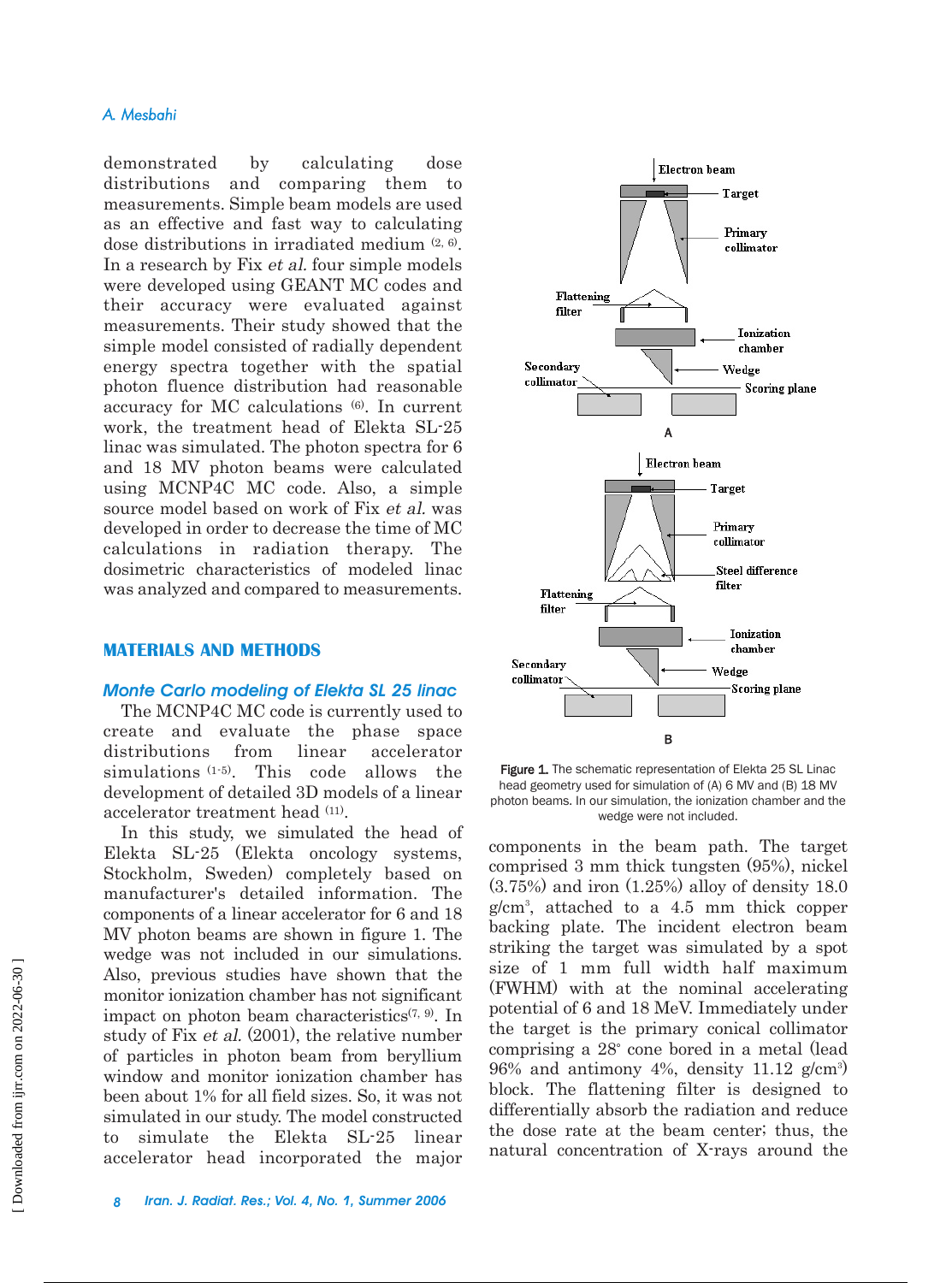direction of the electron stream and the rapid falling off to either side are corrected. It also acts as a radiation filter in the more traditional sense, i.e., by differential X-ray energy absorption it can change the radiation spectrum. The flattening filter for each energy was simulated according to the geometry drawings provided by manufacturer. For 18 MV beam a differential filter was added to 6 MV filter to create desired radiation intensity across the beam.

The Elekta SL-25 linear accelerator has a double plane adjustable diaphragm system providing secondary collimation and this was the final component to be modeled. The collimating face of each diaphragm (composition: lead 96% and antimony 4%) moves in such a way that it always lies along the direction of propagation of the radiation, i.e. along a radius from the source. In the model the collimating faces were arranged likewise. The simulation modeled the secondary collimators as having upper and lower jaws at different distances from the target (i.e. the mid depth point of the upper and lower collimators is 34 cm and 45 cm respectively from the target).

We developed a complete model of linac with above-mentioned components. Then, a water phantom with dimension of  $30\times30\times30$ cm3 was simulated under treatment head with source-surface distance (SSD) of 100 cm and secondary collimators was set to create a field size of  $10\times10$  cm<sup>2</sup> on phantom surface.

The exact mean energy of the electron beam incident on target is typically unknown and must be obtained by calibrating each spectral distribution against the corresponding depth dose curve by a trialand-error method by choosing a suitable mean electron energy exiting the flight tube. Primary electron beam energies of both photon beams were determined by calculation of percent depth doses (PDD) for different energies of primary electron beams. For both beams, the percentage depth doses (PDDs) for  $10\times10$  cm<sup>2</sup> field size were calculated. The range of primary electron energy was 6-6.5 MeV for 6 MV photons and 17.8-18.3 MeV for 18 MV. By comparing

calculated PDD with measurements, the primary electron energy for 6 and 18 MV photons were determined 6.4 and 18 MeV respectively. To obtain the statistical uncertainty less than 1% in our results, the runtime for PDD calculations in water phantom was about 1200 minutes.

After basic simulation for primary electron energy determination, we developed a model based on photon beam features that were obtained through our basic simulations. We applied simple virtual source model for our linac (6, 12). This model utilizes a two-step approach for simulating the depth dose characteristics from a linear accelerator. The first step requires a detailed simulation of the linac treatment head. This part of the simulation is calculated only once, since for a given energy, the geometry remains constant. The calculated bremsstrahlung spectra, differential in energy, angle, and position are used in the second step to simulate the depth dose and profile characteristics of the machine. Because the field size changes with each individual patient, this method simulates the movable jaws with the depth dose calculations.

To calculate the required data for developing virtual model, using the chosen initial electron energy, the bremsstrahlung phase space was scored at a point 35 cm downstream from the target and above the secondary collimators. This consisted of tallying the energy, angular, and spatial distribution of the bremsstrahlung spectra between the monitor chamber and the upper surface of secondary collimator. The MCNP4C next event estimator ring detector was used to tally the bremsstrahlung energy distribution. Each ring was positioned as a function of the subtended angle from the target in 1° increments from 0° to 9° (figure 2). This produced a simulated detector array that calculates the photon fluence, differential in energy and position. For each annular region the number of X-rays within 150 keV energy intervals crossing the scoring plane is recorded. A photon source is modeled as a modified point source whose location was defined by the SSD of the 100 cm. The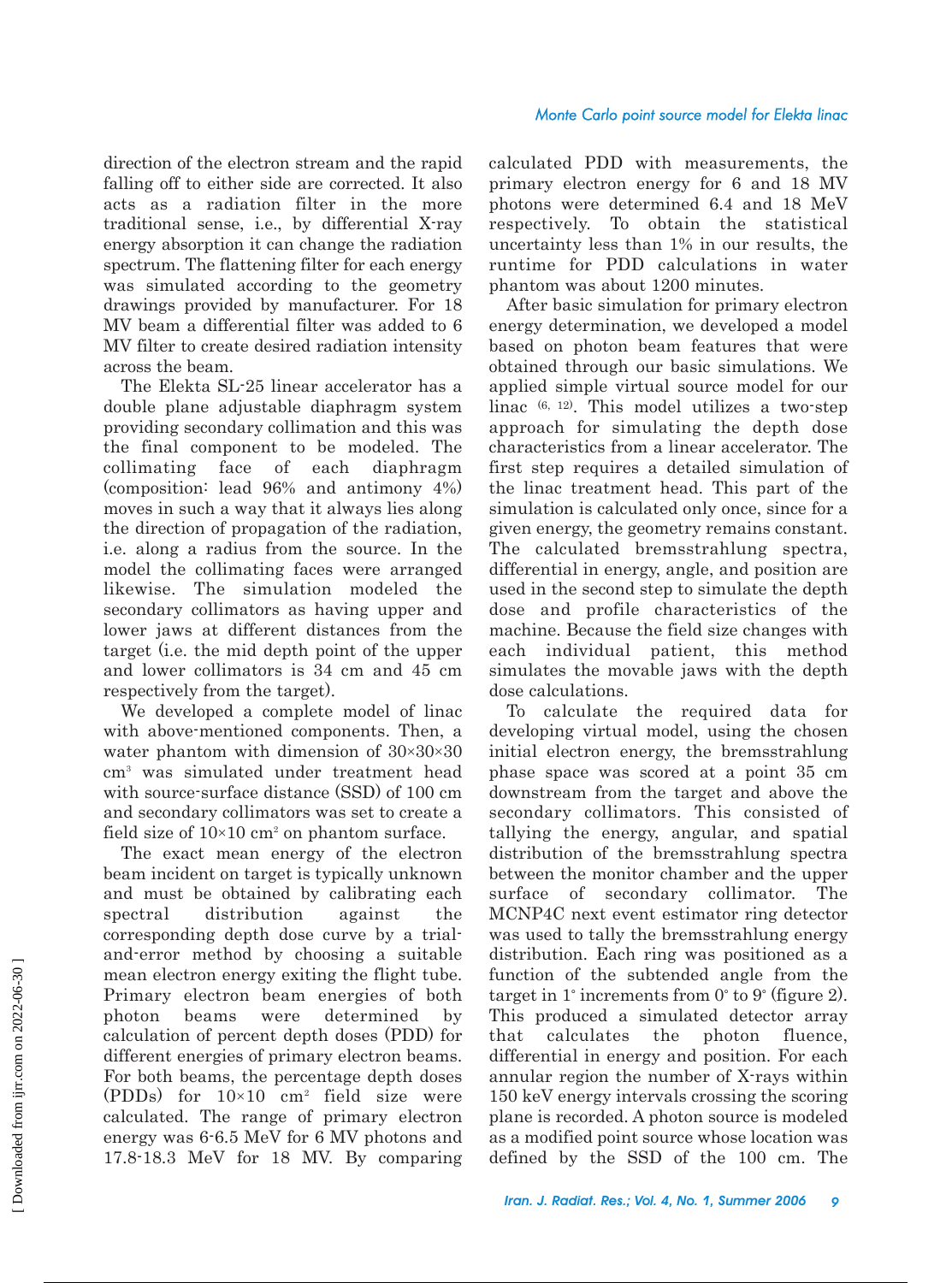

degree increments relative to centrak axis of the target





Figure 2. (A) Setup of detectors for scoring the photon fluence, differentiated in energy, angle and intensity. The detector tally plane was located 35 cm downstream from the front surface of the target. (B) This figure illustrates the definition of point source based on calculated photon beam spectra characteristics using ring detectors which is shown in figure (A). The numbers on the right side of part B show a brief definition of source in input file of MCNP4C.

MCNP4C point source allows the user to sample for energy and polar angle. The angular distribution is sampled as the cosine of the polar angle  $(\mu)$  with an intensity weighting based upon the integrated photon fluence for each radial tally ring (figure 2B). Using this new model, the PDDs and beam profiles were calculated in a water phantom for different filed sizes and then we compared them with measurements for validation of our MC model. Dose measurements were carried out by Scanditronix automatic water

phantom (RFA-300, Scanditronix Wellhofer AB, Sweden) and an ionization chamber (RK, Scanditronix Wellhofer AB, Sweden) with 0.125 cm3 volume. Measured results corrected for measurement point displacement of 1mm toward the phantom surface. PDDs for  $5\times5$ ,  $10\times10$ ,  $20\times20$  and  $30\times30$  cm<sup>2</sup> field sizes and beam profiles for the same field sizes at 10 cm depth were calculated using MC method and compared with measurements. All calculations were performed by a dual CPU desktop composed of two 2.3 GHz Athelon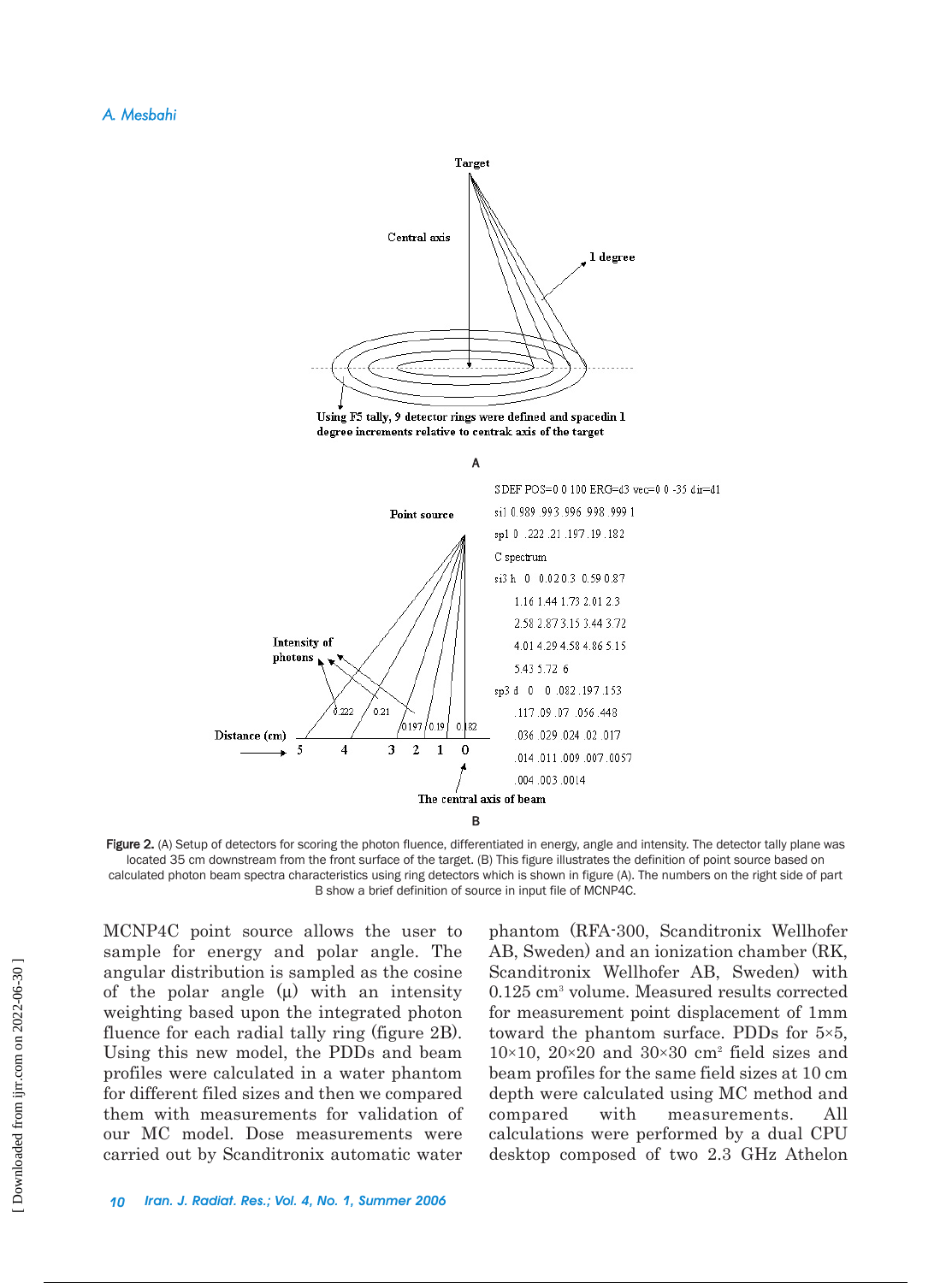processors. For our new model, the average run-time was between 45-60 minutes for calculation of PDDs for  $10\times10$  cm<sup>2</sup> field size.

For depth dose calculations in water phantom, a cylinder with radius of one-tenth the size of the open filed size was defined and divided into scoring cells with 2 mm height along the beam central axis. The simulation setup for beam profile calculations was identical to the depth dose calculations, except the primary cylinder was located at 10 cm depth vertically to beam central axis. The radius of cylinder was 2 mm. The dose resolution for depth dose and beam profile was 2 mm. The photon and electron lowenergy cutoff were 10 and 500 keV respectively. The \*F8 tally was used for dose calculations in water phantom. For all MC calculations the statistical uncertainty of results was less than 1% at  $d_{\text{max}}$ . The number of primary photons used for acquiring this statistical uncertainty was  $5\times10^8$ .

## **RESULTS AND DISCUSSION**

#### *Water phantom benchmarks*

Percentage depth dose curves for both energies and different field sizes were calculated and compared with measurements. The PDD curves and beam profiles for both energies are shown in figures 3-B and 4-B. In both figures, each beam profile was normalized to its maximum value in central axis and has been scaled for inclusion on the same graph. All depth dose curves were normalized to  $d_{\text{max}}$  and have been scaled for inclusion on the same graph. The statistical uncertainty of our Monte Carlo results was less than 1% for all depths.

Beam profiles for the different field sizes at the depth of 10 cm were calculated and compared by measurements. Figures 3-A and 4-A illustrate the comparison between MCNP4C profile calculations and water phantom measurements for both beam energies. There are several recommendations for evaluating dose calculation models performance in different situations, including homogenous simple geometry and complex

geometry (12, 13). Venselaar et al. (2001) recommended different criteria for the acceptance of calculation results in the water phantom. Their proposed values of tolerances for beam profiles are as follows: 1) umbra region, 2%; 2) penumbra region, 10%; 3) outside beam edge, 30%.

Due to the results, for off-axis points within the 50%-100% isodose range, the differences up to 3% can be observed. In the penumbra tail region, 10%-20% isodose level, MCNP4C underestimated the dose profiles by as much as 20%. The great local difference in this region also was reported for other MC codes by other investigators (2, 5, 6, 8-10); however, this difference is at out of field



Figure 3. (A) Comparison of the MCNP4C beam profile calculations versus water phantom measurements for 6 MV photon beam at 10 cm depth. (B) Comparison of MCNP4C depth dose calculations versus water phantom measurements for 6 MV photon beam.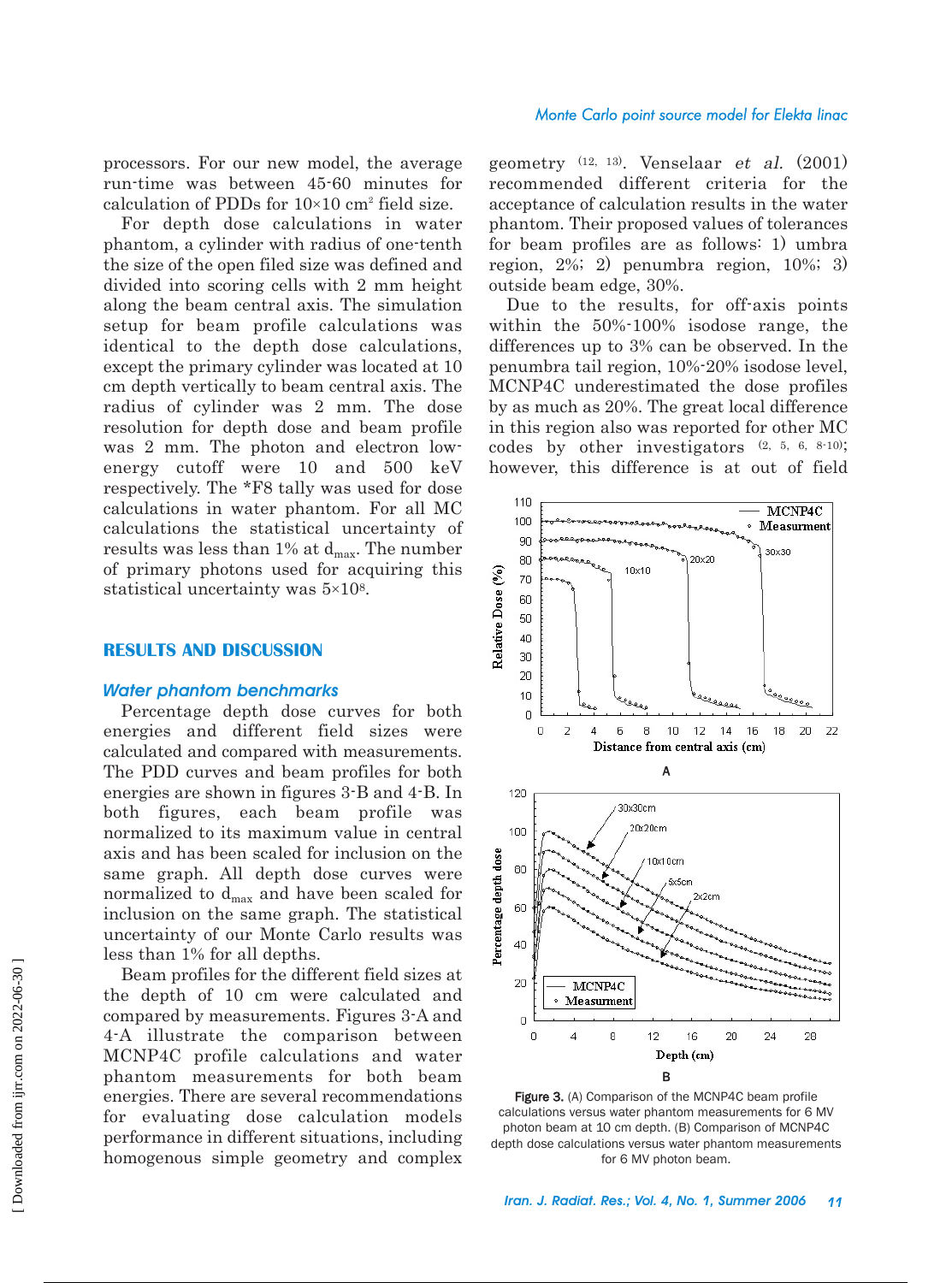# *A. Mesbahi*



Figure 4. (A) Comparison of the MCNP4C profile calculations versus water phantom measurements for 18 MV photon beam at 10 cm depth. (B) Comparison of MCNP4C depth dose calculations versus water phantom measurements for 18 MV photon beam.

region, which is delivered by scattered radiations and does not affect our results in central axis of the beam. Also, according to the recommended criteria for this region if we normalize the differences to maximum value in beam profiles the differences will be within acceptable value of 3% (12).

There was a good agreement for MCNP4C calculations versus measurements in all parts of the depth dose curve including build-up region. The difference between measurements and MC calculations was less than 1.5% for descending part of PDD curves for both energies. But for build-up region, it reached up to 15% near the surface of phantom for  $30\times30$  cm<sup>2</sup> field sizes in 18 MV beam.

According to Verhaegen and Seuntjens (2003), local differences less than 2% between measurements and calculations in PDD values are acceptable for model validation. However, the tolerance level for build up region has been higher due to several reasons. For homogenous and simple geometry (without wedge, inhomogeneity and asymmetry) the tolerance level of less than 10% has been recommended (12). In the build up region, the measurements with the ionization chamber are not completely reliable. This may be due to averaging effect of the chamber-sensitive volume in this high dose gradient region. On the other hand, it is well documented that MC dose calculations do not match well at narrow depths (8, 9). Siantar et al. (2001) have increased the dose contribution of the beam contaminant electrons in the Peregrine treatment planning system, in order to obtain good agreement between the MC calculated and measurement dose distributions at narrow depths.

#### *Photon spectra at scoring plane*

Photon energy spectra for 6 and 18 MV beams were calculated by ring detectors located 35 cm from the target. Figures 5 and 6 show the photon energy spectra for 6 and 18 MV photon beams which tallied by a ring detector subtends the angle of 1°. For both energies there was a peak on spectra, which belonged to annihilation photons of 511 keV energy. Two electron particles generated through the pair production effect interact



Figure 5. Photon energy spectrum for 6 MV beam calculated by a ring detector, which subtends 1° at 35 cm from target.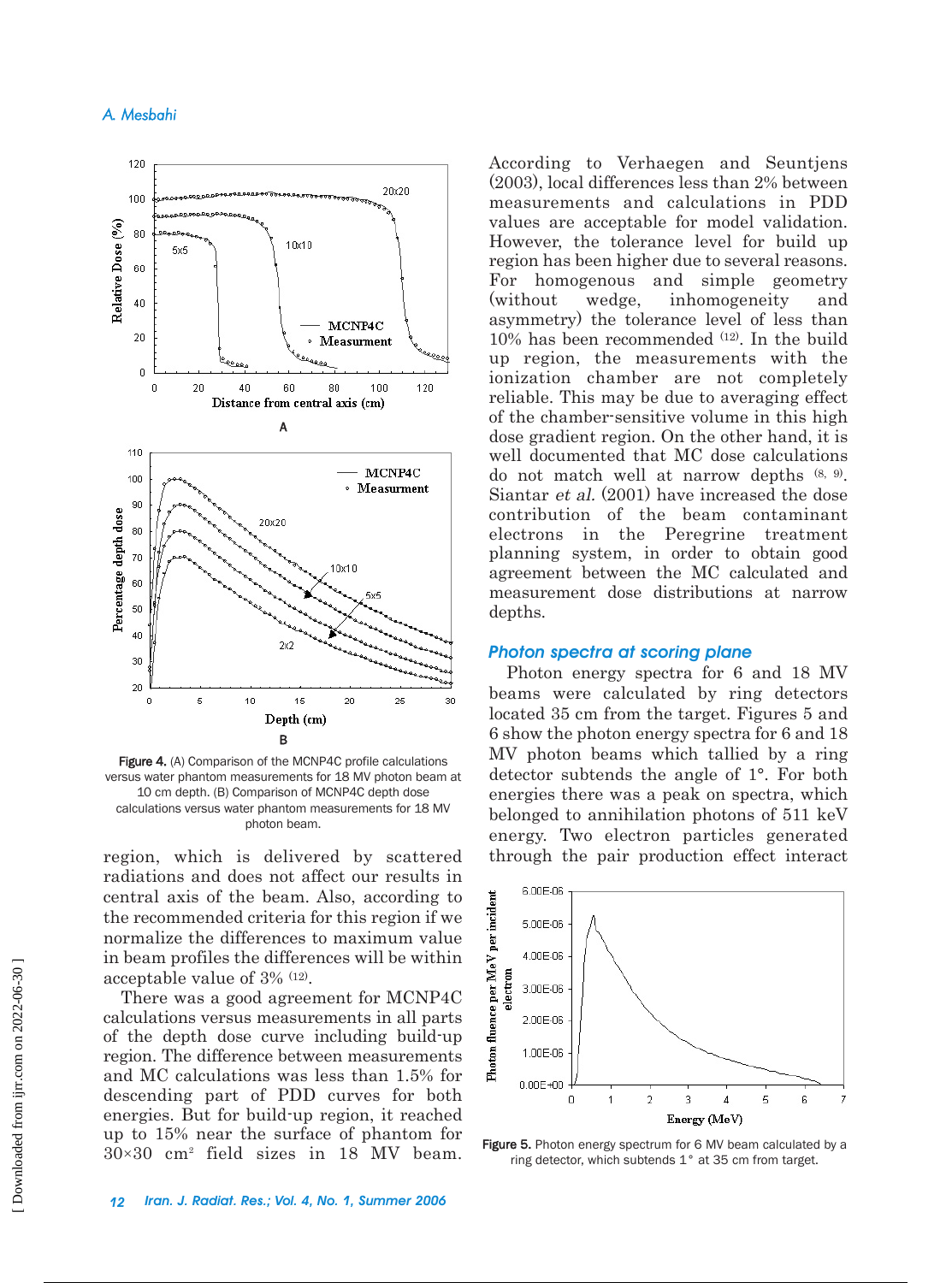

Figure 6. Photon energy spectrum for 18 MV beam calculated by a ring detector, which subtends 1° at 35 cm from target.

with each other and two annihilation photons were created.

The fluence of photons crossing ring detectors is shown in figure 7 for both energies. The intensity of photons in each angle relative to central axis of beam increases with distance from the center of



Figure 7. Radial dependence of fluence for photons crossing the scoring plane. The scoring ring detectors with different radius located at 35 cm from the target. (A) 6 MV beam. (B) 18 MV beam.

#### *Monte Carlo point source model for Elekta linac*

beam and becomes 25% higher in 9-degree relative to the intensity of photons for 1 degree detector for both energies. It can be seen that with increasing the radius of ring detector, the number of photons increases. This is because more low energy photons pass through the thinner lateral part of flattening filter and reach to the detector. Flattening filter used to reduce the intensity in the central part of the bremsstrahlung beam to reach an approximately constant energy fluence and flat dose profile across the beam in a specific depth of water. Consequently, the energy spectrum was harder on the beam central axis and becomes softer with distance from central axis.

#### **CONCLUSION**

To obtain accurate results from Monte Carlo simulations in radiotherapy calculations, precise modeling of Linac head and a sufficiently large number of particles are required. In this study we simulated Elekta SL-25 Linac based on manufacturer's information. We proposed a simple beam model to reduce runtime and statistical uncertainty in MC dose calculations in radiotherapy. We also commissioned calculation results for percentage depth dose curves and beam profiles for different field sizes using recommended criteria for photon beam models. Our results were in good agreement with recommended criteria for dose calculation in radiotherapy (12). Our simple model reduced the MC dose calculations 24 times in comparison to original MC model.

#### **REFERENCES**

- 1. Solberg TD, DeMarco JJ, Chetty IJ, Mesa AV, Cagnon CH, Li AN, Mather KK, Medin PM, Arellano AR, Smathers JB (2001) A review of radiation dosimetry application using the MCNP Monte Carlo code. *Radiochim Acta, 89: 337- 355.*
- 2. Demarco JJ and Solberg TD (1998) A CT-based Monte Carlo tool for dosimetry planning and analysis. *Med Phys,*